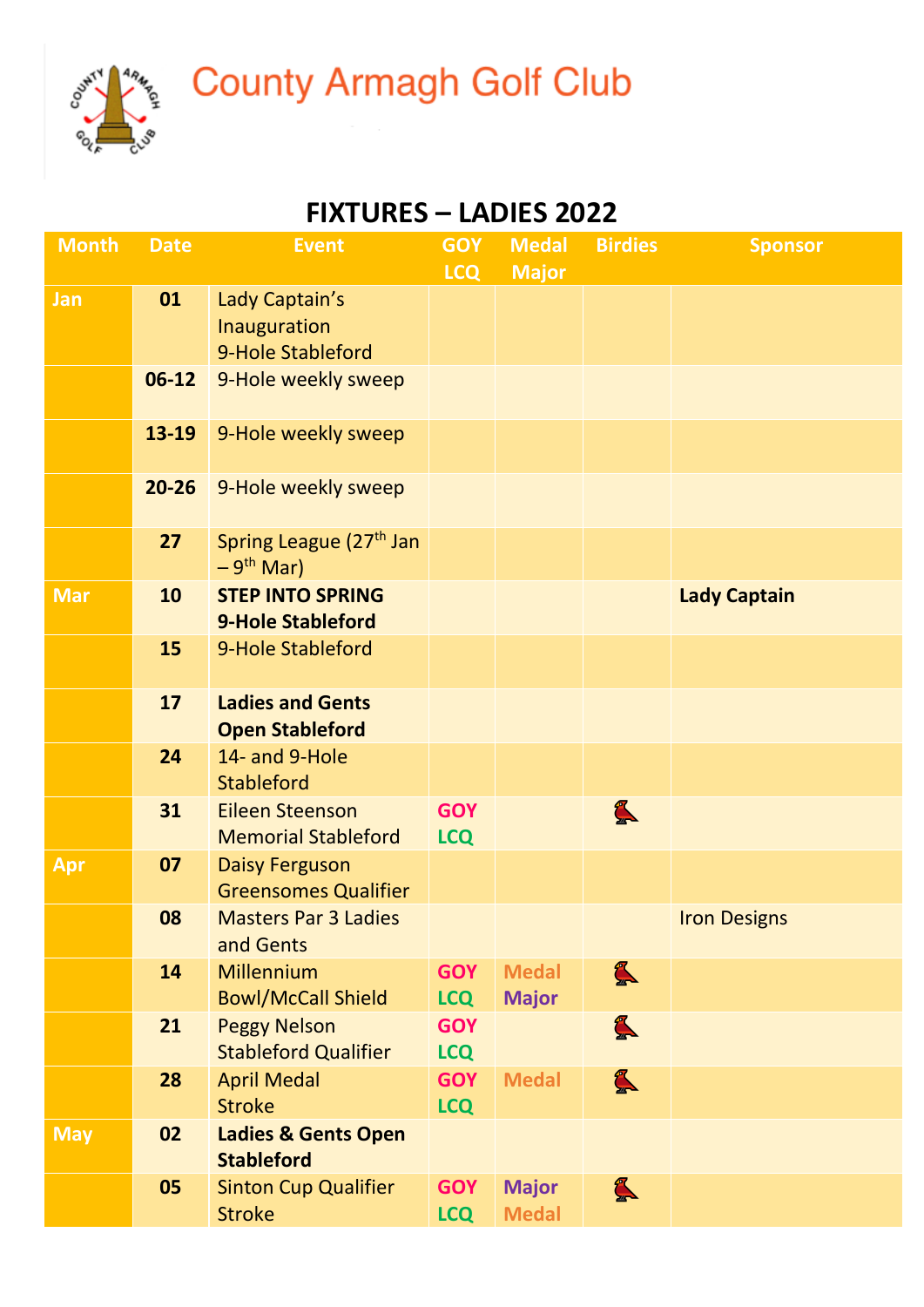|            | 09 | <b>Ladies Spring Open</b><br><b>Stableford</b>                 |                          |                              |                       | <b>Lila's Fashions</b>                        |
|------------|----|----------------------------------------------------------------|--------------------------|------------------------------|-----------------------|-----------------------------------------------|
|            | 12 | <b>Fox &amp; Culmore Stroke</b>                                | <b>GOY</b><br><b>LCQ</b> | <b>Medal</b><br><b>Major</b> | $\sum_{n=1}^{\infty}$ |                                               |
|            | 13 | <b>Iggy Mallon Memorial</b><br><b>Mixed Greensomes</b>         |                          |                              |                       |                                               |
|            | 19 | <b>Parker Bowl Stableford</b>                                  | <b>GOY</b><br><b>LCQ</b> | <b>Major</b>                 | L                     | <b>Arnold Courtney</b>                        |
|            | 26 | <b>May Medal</b><br><b>Stroke</b>                              | <b>GOY</b><br><b>LCQ</b> | <b>Medal</b>                 | $\sum_{n=1}^{\infty}$ |                                               |
| Jun        | 02 | <b>Bank Holiday (18- and</b><br>9-Hole Stableford              |                          |                              |                       |                                               |
|            | 09 | <b>MacMillan Charity</b><br><b>Stableford</b>                  | <b>GOY</b><br><b>LCQ</b> |                              | L                     | V. Mone & Sons                                |
|            | 10 | <b>Mixed Greensomes</b>                                        |                          |                              |                       | <b>Ewarts Jewellers</b>                       |
|            | 16 | <b>PGA Tankard</b><br><b>Stableford</b>                        | <b>GOY</b><br><b>LCQ</b> |                              | L                     | <b>Will Carey Golf</b><br><b>Professional</b> |
|            | 23 | <b>Marie Curie Classic</b><br>4 ball better ball               |                          |                              |                       | <b>Rice's Supermarket</b>                     |
|            | 30 | <b>June Medal</b><br><b>Stroke</b>                             | <b>GOY</b>               | <b>Medal</b>                 | L                     | <b>McKinney's Timber</b>                      |
| July       | 05 | <b>Visiting Lady Captains</b>                                  |                          |                              |                       |                                               |
|            | 07 | <b>Ellie Mayne</b><br><b>Stableford</b>                        | <b>GOY</b><br><b>LCQ</b> | <b>Major</b>                 | L                     | <b>Hewitt Meats</b>                           |
|            | 12 | <b>Ladies and Gents</b><br><b>Open Stableford</b>              |                          |                              |                       |                                               |
|            | 14 | <b>Fun Competition</b><br><b>TBC</b>                           |                          |                              |                       |                                               |
|            | 15 | <b>Margaret Deane</b><br><b>Mixed Greensomes</b>               |                          |                              |                       | <b>Noel Conn</b>                              |
|            | 21 | <b>Captain's Prize</b>                                         | <b>GOY</b><br><b>LCQ</b> |                              | $\sum_{n=1}^{\infty}$ |                                               |
|            | 28 | <b>July Medal</b><br><b>Stroke</b>                             | <b>GOY</b><br><b>LCQ</b> | <b>Medal</b>                 | L                     | <b>Specsavers</b>                             |
|            | 30 | <b>Lady Captain's Day</b>                                      | <b>GOY</b>               |                              | L                     |                                               |
| <b>Aug</b> | 01 | <b>Open 3 Ball Team</b><br><b>Event</b>                        |                          |                              |                       | Le Jardin Luxury Spa                          |
|            | 04 | <b>Summer Open</b><br><b>Stableford</b>                        |                          |                              |                       | <b>Parkland Restaurant</b>                    |
|            | 05 | <b>Junior Boys and Girls</b><br><b>Open 11.30am-</b><br>1.00pm |                          |                              |                       |                                               |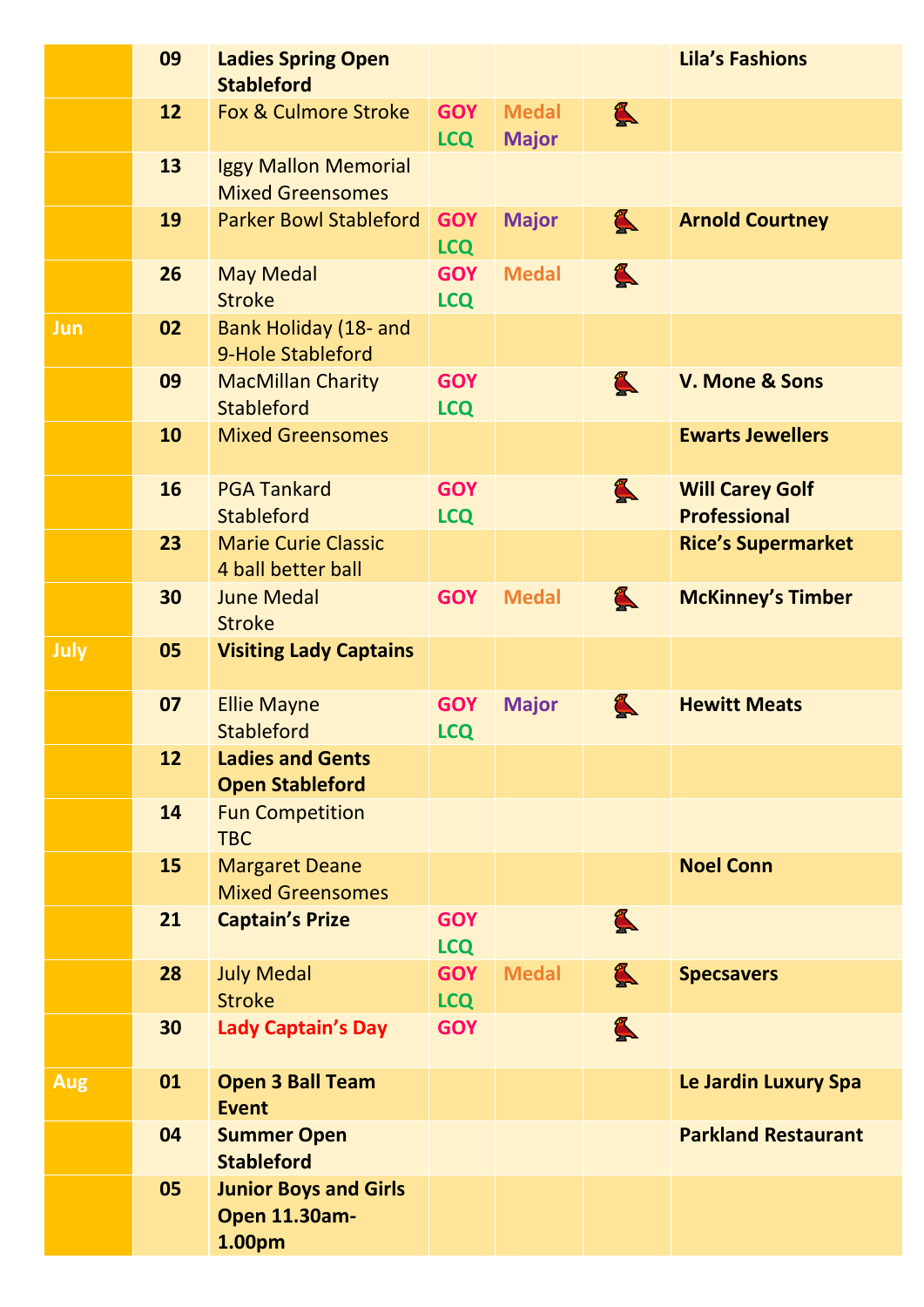|             | 07        | <b>Open Family</b><br><b>Greensomes</b>                                  |            |              |                       |                                                                      |
|-------------|-----------|--------------------------------------------------------------------------|------------|--------------|-----------------------|----------------------------------------------------------------------|
|             | 11        | <b>Centenary Trophy</b><br><b>Stroke</b>                                 | <b>GOY</b> | <b>Medal</b> | $\sum_{n=1}^{\infty}$ |                                                                      |
|             | 12        | <b>John O'Neill Memorial</b><br><b>Salver Mixed</b><br><b>Greensomes</b> |            |              |                       |                                                                      |
|             | 18        | <b>August Medal</b><br><b>Stroke</b>                                     | <b>GOY</b> | <b>Medal</b> | L                     |                                                                      |
|             | 25        | <b>Ian Donaldson</b><br><b>Stableford</b>                                | <b>GOY</b> | <b>Major</b> | L                     | <b>The Stables Benburb</b>                                           |
| <b>Sept</b> | 01        | <b>September Medal</b><br><b>Stroke</b>                                  | <b>GOY</b> | <b>Medal</b> | $\sum_{n=1}^{\infty}$ | <b>OI Flowers</b>                                                    |
|             | 03        | <b>Armaghdale Cup</b><br><b>Ladies Open Stroke</b>                       |            |              |                       | <b>Gerard Davidson</b><br><b>Business Account</b><br><b>Services</b> |
|             | 08        | <b>Club Stableford</b>                                                   | <b>GOY</b> |              | L                     |                                                                      |
|             | 12        | Past Lady Captains'<br>Competition                                       |            |              |                       |                                                                      |
|             | 15        | <b>McAnerney's Charity</b><br><b>Open Stableford</b>                     |            |              |                       | <b>McAnerney's</b><br><b>Supermarket</b>                             |
|             | 22        | <b>STEP INTO AUTUMN</b><br><b>Stableford</b>                             | <b>GOY</b> |              | L                     |                                                                      |
|             | 29        | <b>Club Stableford</b>                                                   | <b>GOY</b> |              | L                     |                                                                      |
| Oct         | 06        | <b>Club Stableford</b>                                                   |            |              |                       |                                                                      |
|             | 13        | 14- and 9-Hole<br><b>Stableford</b>                                      |            |              |                       |                                                                      |
|             | 20        | <b>Pretty in Pink Open</b><br><b>Charity Competition</b>                 |            |              |                       | <b>Lady Vice Captain</b><br>Little House on the<br><b>Priory</b>     |
|             | 21        | Winter League (21 <sup>st</sup><br>$Oct - 30th Nov)$                     |            |              |                       |                                                                      |
|             | 27        | 9-Hole Stableford                                                        |            |              |                       |                                                                      |
| <b>Nov</b>  | 03        | 9-Hole Stableford                                                        |            |              |                       |                                                                      |
|             | 21        | <b>Ladies AGM</b>                                                        |            |              |                       |                                                                      |
| <b>Dec</b>  | $01 - 21$ | <b>Christmas Competition</b>                                             |            |              |                       |                                                                      |